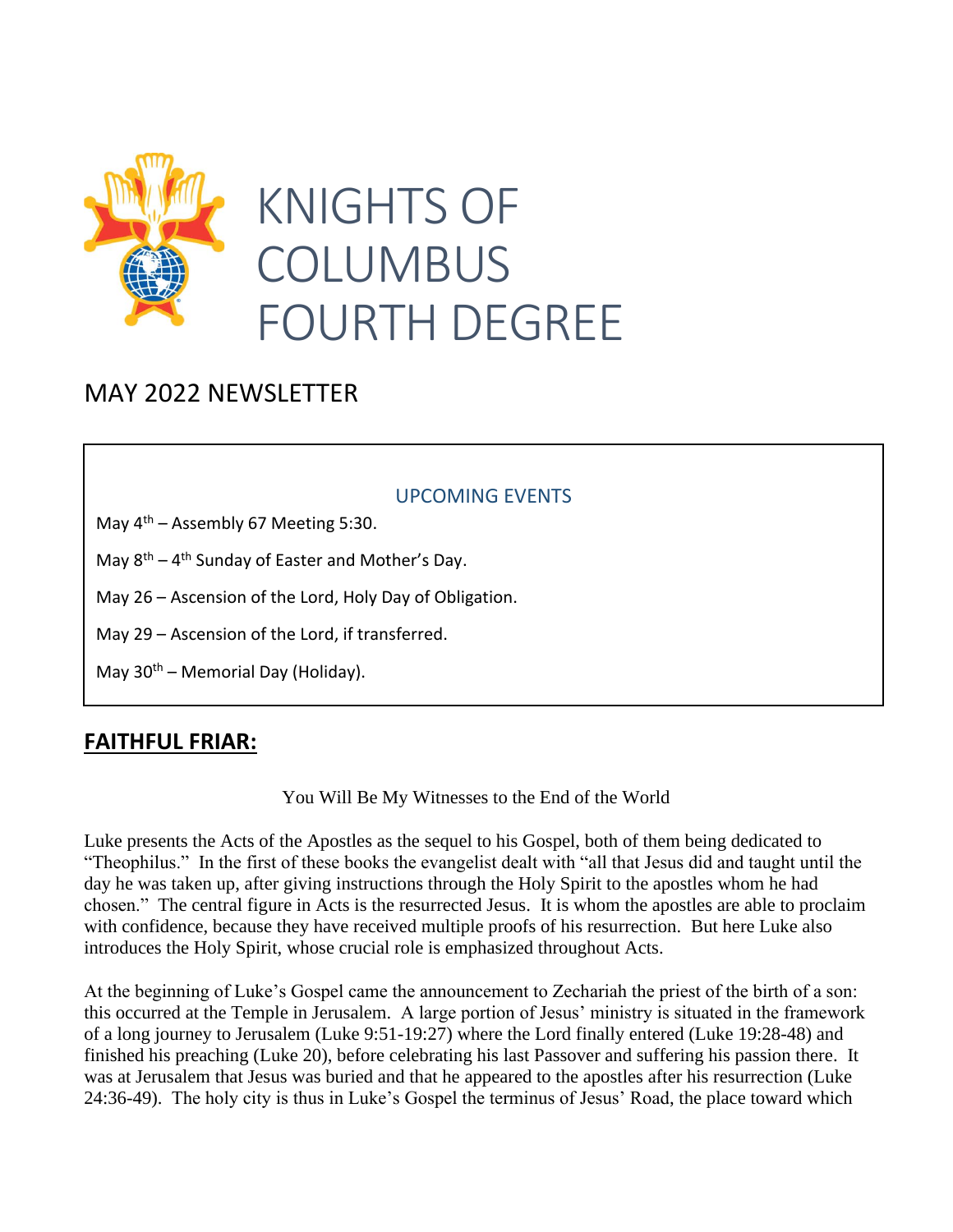he set up his step, "resolutely determined" (Luke 9:51) to accomplish his Passover, the last stage of which was the sending of the Spirit to his disciples. This is why he ordered the apostles not to leave Jerusalem but to wait there for what the Father had promised and Jesus had proclaimed to them: the baptism of the Holy Spirit.

Jesus adds, however, that Jerusalem will soon become a point of departure. There it is that the apostles will first proclaim the Lord by testifying to his resurrection. But they will leave the city to bear the good news "throughout Judea and Samaria, and to the ends of the earth." It is the story of this expansion of the Gospel that Acts recounts.

The time of Jesus' visible presence has come to an end. A new era of salvation history—the last begins without fanfare.

#### **FAITHFUL NAVIGATOR:**

#### The First and the Last, the Living

From the Second to the Seventh Sunday of Easter, the Lectionary for Year C contains six passages from the Book of Revelation.

The author introduces himself: "I, John, your brother, who share with you the distress, the kingdom, and the endurance we have in Jesus."

He has been exiled to Patmos, a Greek island in the Aegean Sea, "because he proclaimed God's word and gave testimony to Jesus."

The vision occurs "on the Lord's Day," when Christians gather together to celebrate the Lord's resurrection. Under the impulse of the Spirit, "a voice as loud as a trumpet" orders John to write in a book that he must send "to the seven churches," represented by "seven gold lampstands."

Among them John sees "one like a son of man, wearing an ankle-length robe, with a gold sash around his chest." A "son of man": the expression comes from the Book of Daniel (Chapter 7). Jesus uses it to refer to himself, combining it with the description of the Suffering Servant in Isaiah. It indicates the transcendence of the one who bears the title, and his role as judge on the last day: "the First and the Last" or as John writes elsewhere, "the Alpha and the Omega," the beginning and the end" (Rev 1:8, 21:6, 22:13).

"I am…the one who lives. Once I was dead, but now I am alive forever and ever. I hold the keys to death and the nether world." It is the Lord who is revealed, recognized by paschal faith. His victory over death gives unending life to those who believe in him. His resurrection, attested by those who saw him alive and proclaimed the good news, is the summit of salvation history, the event that determines the present and the "time to come."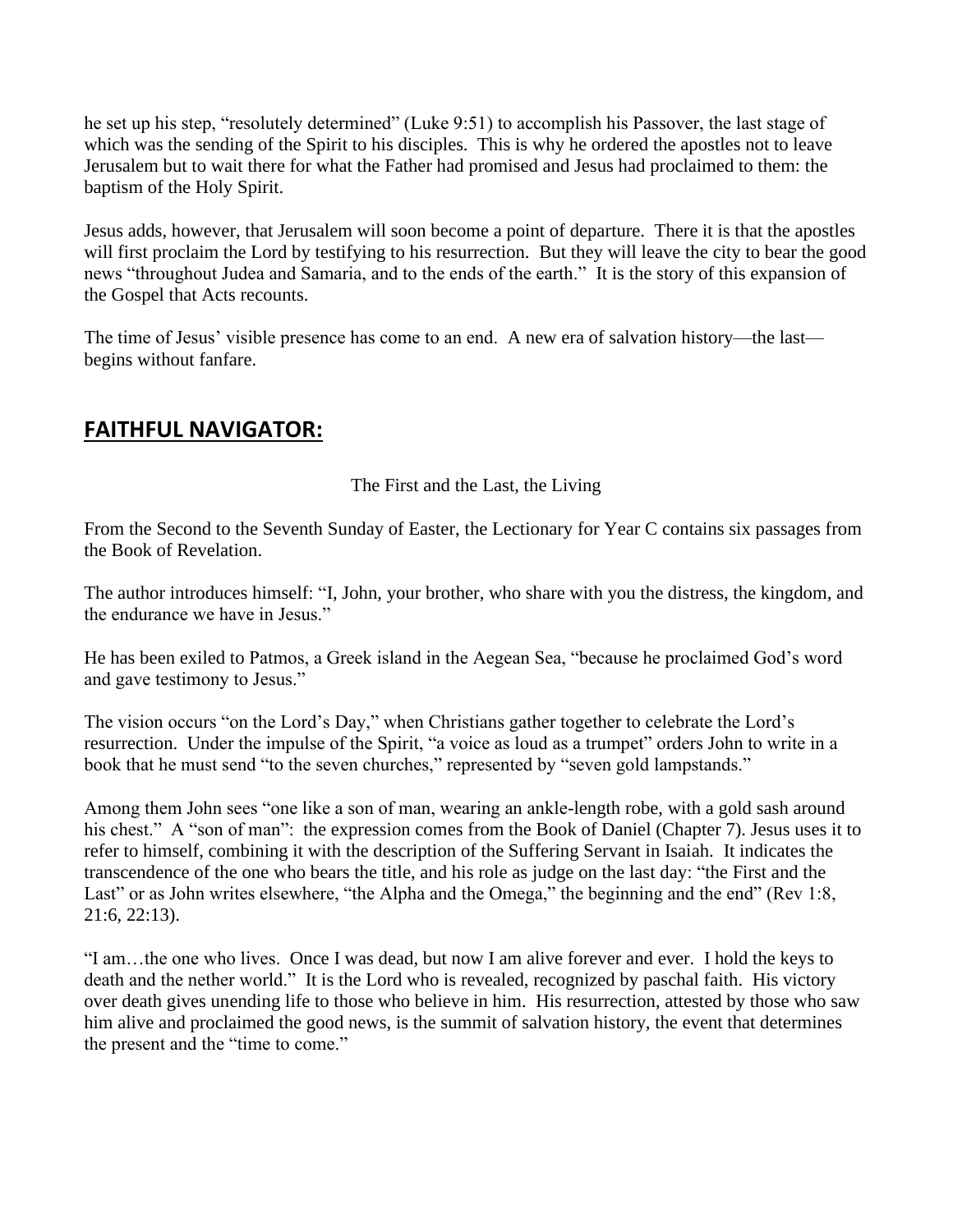#### NOTES FROM THE COMPTROLLER:

A final notice was sent out early last month and **not one member** has responded with payment of their dues. That's 21 members who have not paid, some for several years, plus 10 Honorary Life members who have not paid the voluntary \$6.00 to ensure the Memorial Fund remains solvent for the purchase of a chalice for deceased SK's.

#### **ELECTION OF OFFICERS**

Because of the not having a meeting in March we missed out on starting the process for election of Officers for the coming year. We talked a little about it at the April meeting. In accordance with the bylaws, elections of officers is to be held in May. The current officers indicated a willingness to stay in their office for another year, however, FN Bruening has some reservations about another year due to the increasing demands on his time as a Deacon. If he decides not to take another year, then all officers could either move up, or someone could step up to the plate and accept the FN's position, and keep the two-year rotation of officers in place. Please give it some serious thought, come to the May meeting and let us know your thoughts.

Tom Cunningham, Sr Comptroller

**SCHOLARSHIP** 

We had one application come in after this article went to press last month. The application was from Shea Mulqueeney, Granddaughter of Dave. The application was approved.

Tom Cunningham, Sr Chairman

#### DISTRICT DEPUTY:

My Brothers,

May is the month of Mary – a month traditionally devoted to motherhood, and especially the Holy Mother. Our Lady has manifested Herself in many ways in many cultures and is an endearing part our Catholic faith. One of her manifestations, the "Pokrova", is particularly important given recent events in Ukraine. The "Pokrova" in Ukrainian, or "cover", is a powerful icon of Our Lady and sign of Mary's protection. She is surrounded by angels and depicted holding her scarf or veil above people to serve as a shield – a prayer of many Ukrainians today. Please pray the senseless aggression and bloodshed will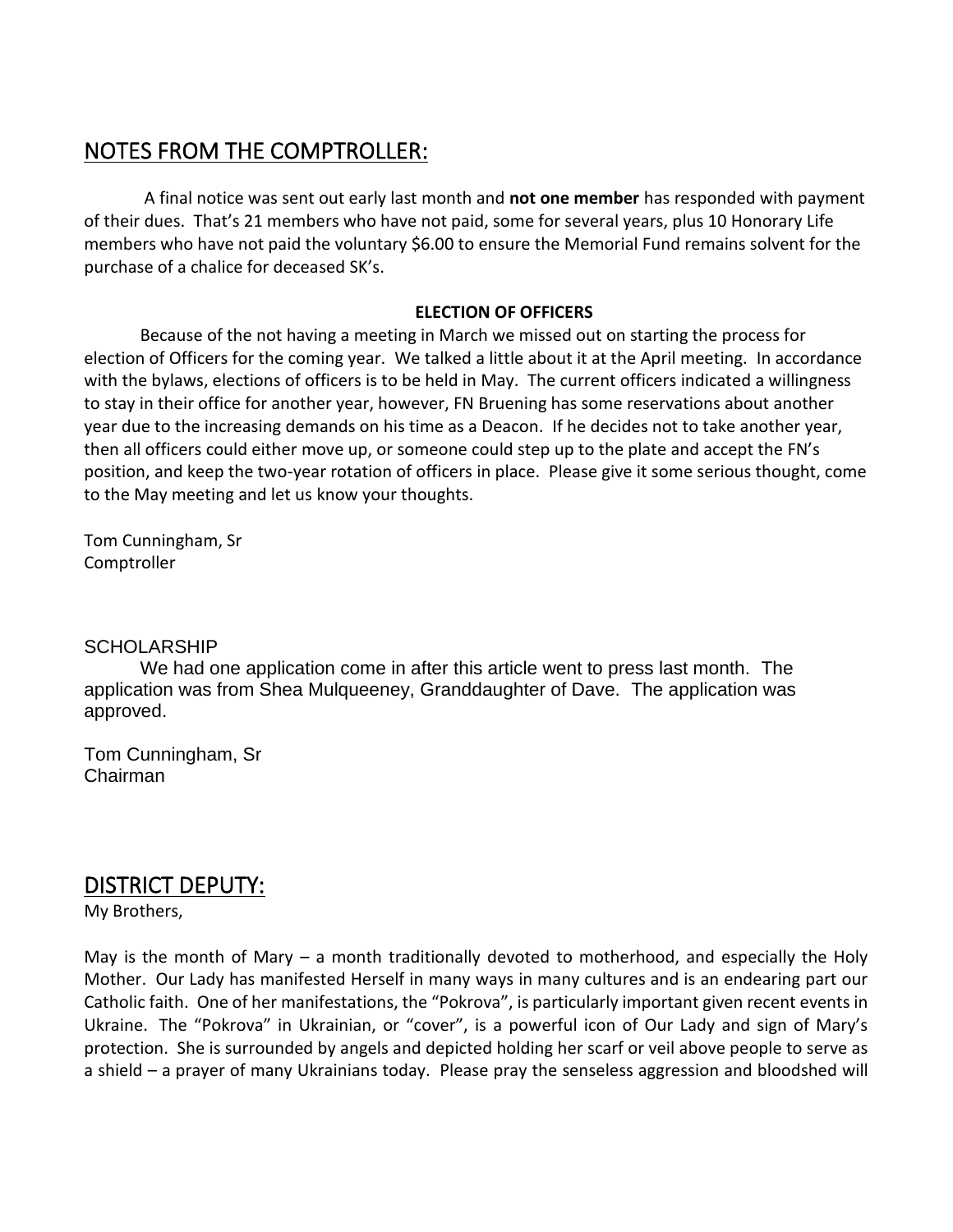cease. Let us never forget the power and impact Our Lady, in Her many manifestations, has had on the



world.

May is also the month of the State Annual Meeting – this year held May 20 and 21 at the DoubleTree Hilton is Sacramento. If you have not already done so, be sure and elect your council delegates and get them registered as soon as possible. Space is limited for in-person attendance, and a link for virtual participation will be released as the dates get closer. The essential business of the state council is conducted at the State Annual Meeting, including electing the state officers, delegates to the Supreme Convention and important resolutions effecting the way we conduct our affairs. Each council is entitled to two voting delegates. The Annual Meeting is also a reminder we are part of a much larger organization spanning the nation and world. Forms for delegate credentials were sent to council Financial Secretaries in March. If they have been lost or misplaced, council officers may request duplicates by emailing the State Office at [state.office@californiaknights.org.](mailto:state.office@californiaknights.org)

May is also the month to make certain all the requirements for Star Council have been met. Have all the required forms and reports been sent to Supreme? Has your council met their Supreme membership goal? Have your council officers and directors completed the mandatory Safe Environment training available at [kofc.org/safe?](https://www.kofc.org/safe) A great way to wrap up the challenging years we have recently experienced would be to take home the Star Council award! Don't forget my challenge of dinner at the Sierra Nevada Taproom in Chico for the leadership of the council with the highest membership gain by year end.

A few of the councils in District 2 have yet to fully promote and participate in a Fraternal Benefits Night, which is also a requirement for Star Council. Another opportunity is coming up on May 16, 2022, with a statewide virtual fraternal benefit briefing featuring CPA Ed Slott, an expert financial planner, speaking on retirement planning. It is never too soon to plan for your financial future and that of your family. The seminar can be viewed on a computer, tablet, or smartphone and requires pre-registering at <https://tinyurl.com/SlottMay16> (or by scanning the QR Code included with this article). In order to meet the requirement for Star council, it is important to publicize this opportunity within your council and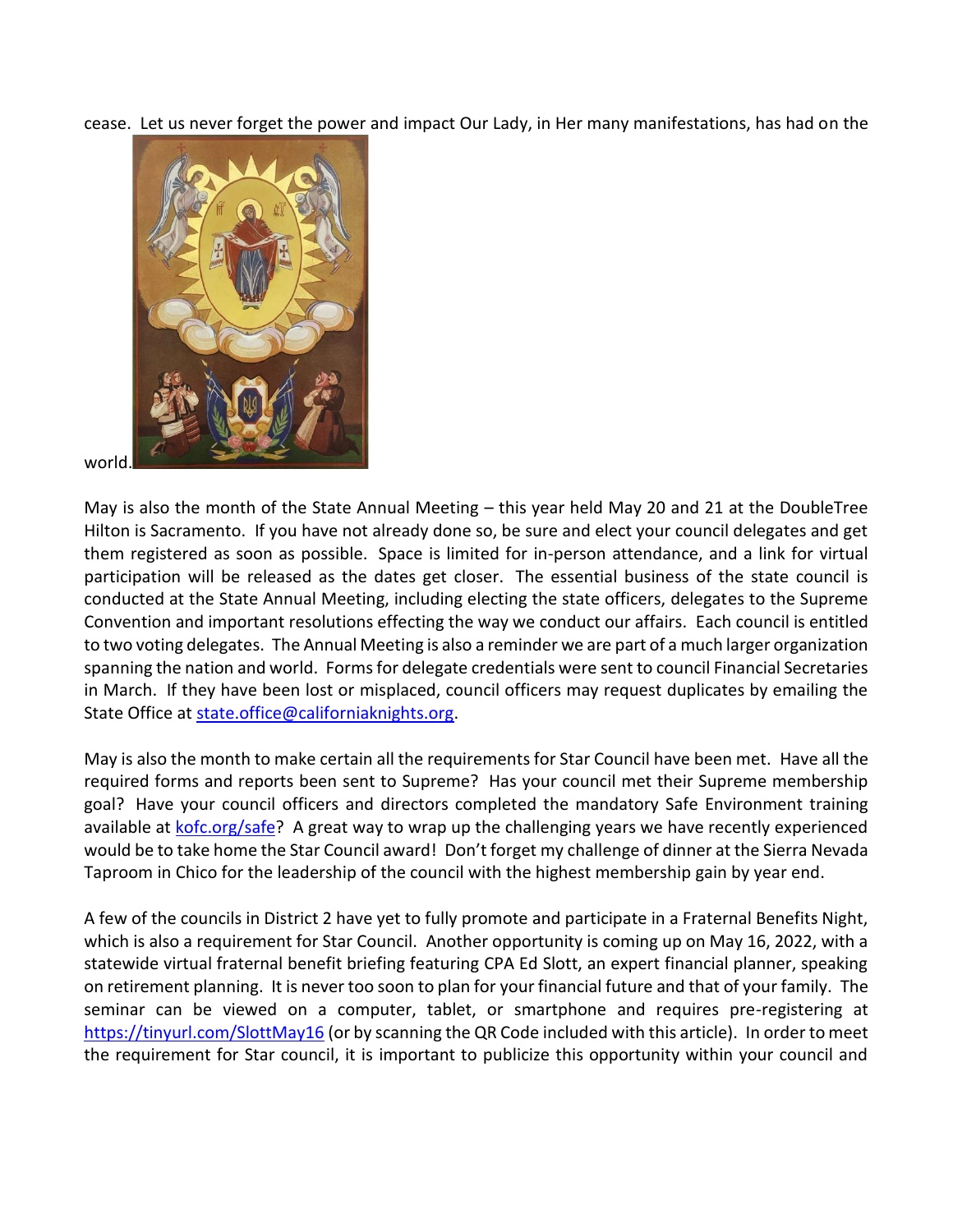parish (all Catholic men and their families are welcome to attend). For further information, see the flyer



included elsewhere in this month's newsletter.

As always, thank you for your charity and service!

May God bless, Dave Abbott District Deputy 2 530-680-0401 dabbott79@gmail.com

Flyer as Mentioned:



You are invited to join our free virtual webinar featuring Ed Slott. Ed specializes in the latest retirement planning strategies and opportunities for 2022. Register today to reserve your spot.

> May 16: 6:00 PM PDT: https://tinyurl.com/SlottMay16



Ed Slutt, CPA is not affiliated with the Kuights of Columbus and the opinions expressed in this presentation are solely those of the presenter and not n

LIFE INSURANCE - DISABILITY INCOME INSURANCE - LONG-TERM CARE INSURANCE - RETIREMENT ANNUITIES

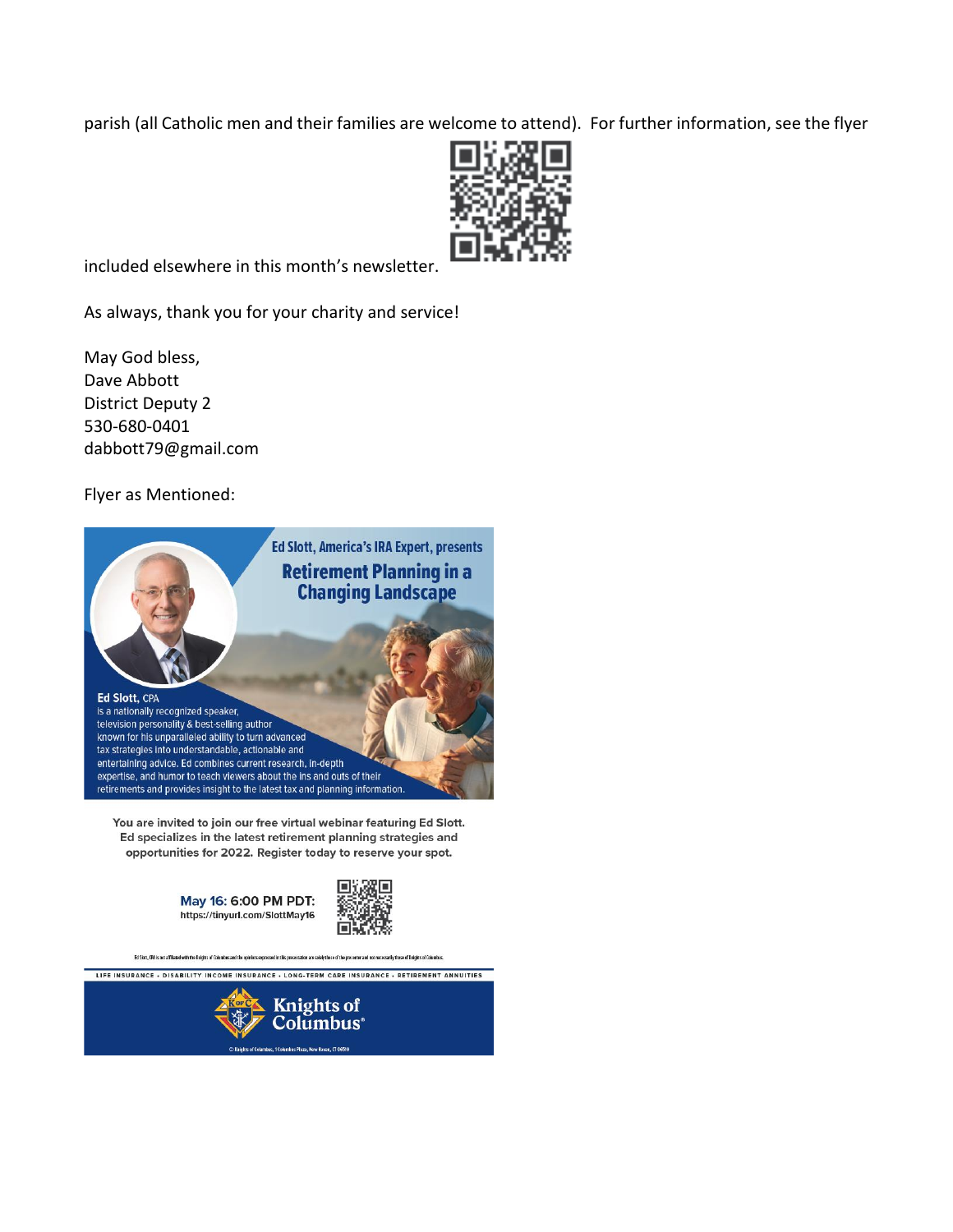## KNIGHTS OF COLUMBUS INSURANCE:

#### Brother Knights,

Blessed Michael McGivney founded the Knights of Columbus 140 years ago with two purposes in mind: To strengthen men in their faith and to provide for the widow and orphan if the breadwinner died or could not work. Our Order continues this mission today. That two-pronged approach to the Catholic men of New Haven, Connecticut was important then and, even though much has changed in our society since 1882, that approach is still so important and needed now. I am honored and blessed to be a part of continuing that mission.

While we work together to strengthen our brother Knights in their faith, I also work to secure the financial security future for our brother Knights, their families and those loved ones who are left behind. That's why being financially committed to the Knights is such a point of pride. We all need life insurance. We all need to plan for retirement. We all need to think about and prepare for life's whatifs. But when it comes to who will assist us with those preparations, who do we choose? The organization who provides over \$185 million of those financial security proceeds annually to Catholic charities and causes? A brotherhood whose members are setting an example of true Christian charity? The company who leaves no neighbor behind? Or another company who has no real concept of who their neighbor is?

I would challenge you, whether you've never inquired, or it's been a long time, to take a fresh look at the Knights of Columbus as a trusted financial partner and see what products and services we have that will help you and your family. We have a wide range of life insurance products that can be tailored to your needs. We have fixed rate annuities that are designed for retirement savings. Long-term care insurance and disability income insurance can provide peace of mind for the unexpected that life throws at us. I can meet with you in person or by video, whichever you prefer, and we can have a nocommitment conversation about the possibilities of financial security and savings for you and your family.

God Bless! Dave Moeller, FICF Fraternal Insurance Agent (916) 801-3403 [dave.moeller@kofc.org](mailto:dave.moeller@kofc.org) CA License # 0H61551

## **HAPPY BIRTHDAY TO THESE SIR KNIGHTS:**

| John Becerra  | $05-17$   | <b>Alfred Potthast</b> | $05-19$ |
|---------------|-----------|------------------------|---------|
| James Callas  | $05 - 25$ | Craig Johnson          | 05-26   |
| Manuel Guerra | 05-27     |                        |         |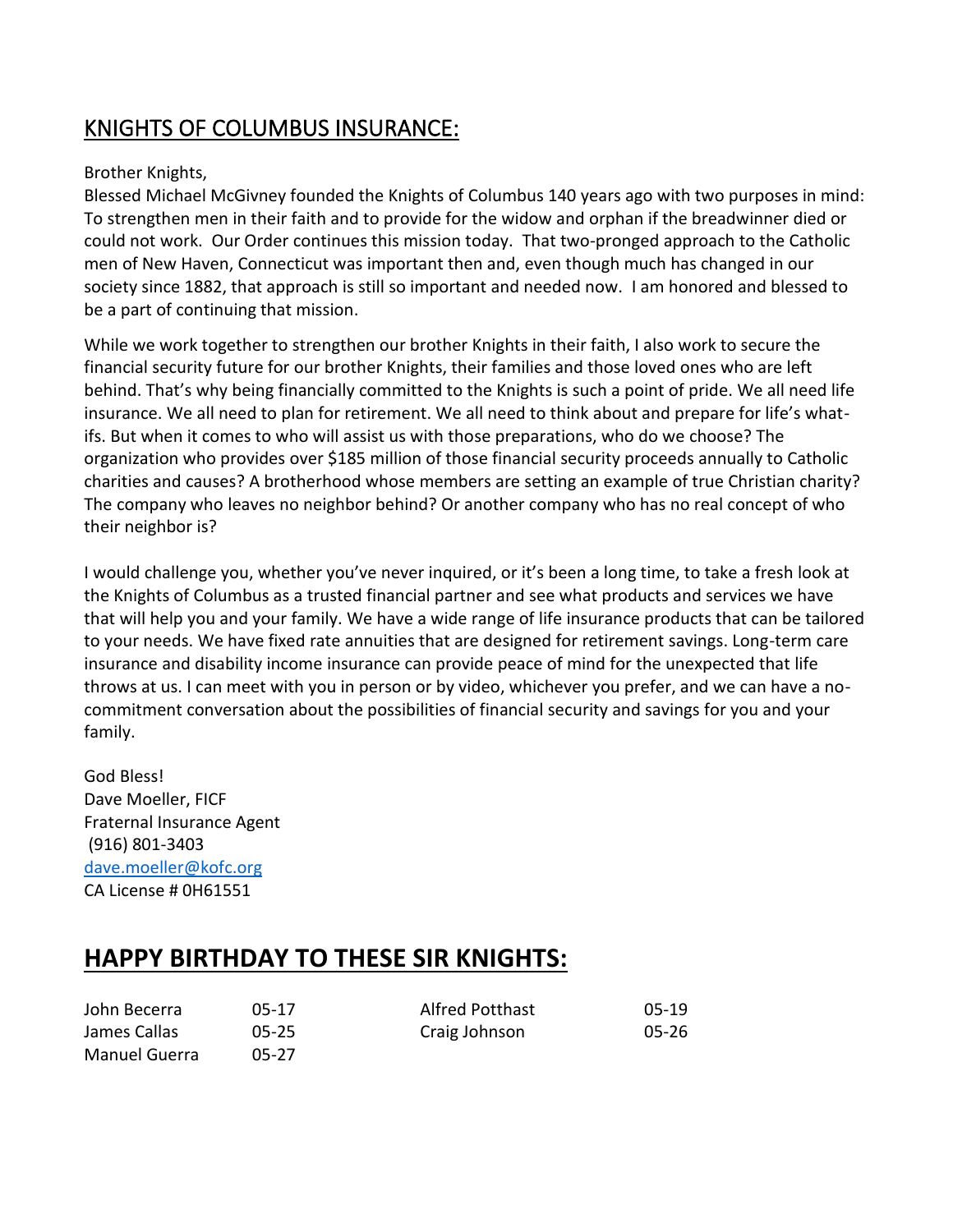

# *COLOR GUARD COMMANDER:*

No activity this month!

### JOHN T. DONOHUE ASSEMBLY #0067

Mailing Address: c/oTomCunningham, Comptroller 9374 Holland Ave., Durham, CA 95938-9862

## Meets 1st Wednesday of the month at 5:30

| <b>Officers</b>             | <b>Name</b>                   | Phone                 | Email                    |
|-----------------------------|-------------------------------|-----------------------|--------------------------|
| <b>Faithful Friar</b>       | Fr. Martin J. Ramat           | $(530)$ 343-<br>4248  | ourdivines@yahoo.com     |
| <b>Faithful Navigator</b>   | <b>William Bruening</b>       | (530)636-4753         | W Bruening @yahoo.com    |
| <b>Faithful Captain</b>     | Steve Mormann (Carolyn)       | (530)895-8549         | smormann67@comcast.net   |
| <b>Faithful Pilot</b>       | Peter Costa (Joan)            | (530)345-8728         | pelco67@gmail.com        |
| <b>Faithful Admiral</b>     | Jim Callas (Becky)            | (530)894-2142         | jamesmcallas@gmail.com   |
| <b>Faithful Scribe</b>      |                               |                       |                          |
| <b>Faithful Comptroller</b> | Tom Cunningham Sr.<br>(Ruthe) | $(530) 896 -$<br>0428 | ruthe-tomc@sbcglobal.net |
| <b>Faithful Purser</b>      | John Pereira (Lupe)           | $(530) 680 -$<br>2366 | johnp@digitalpath.net    |